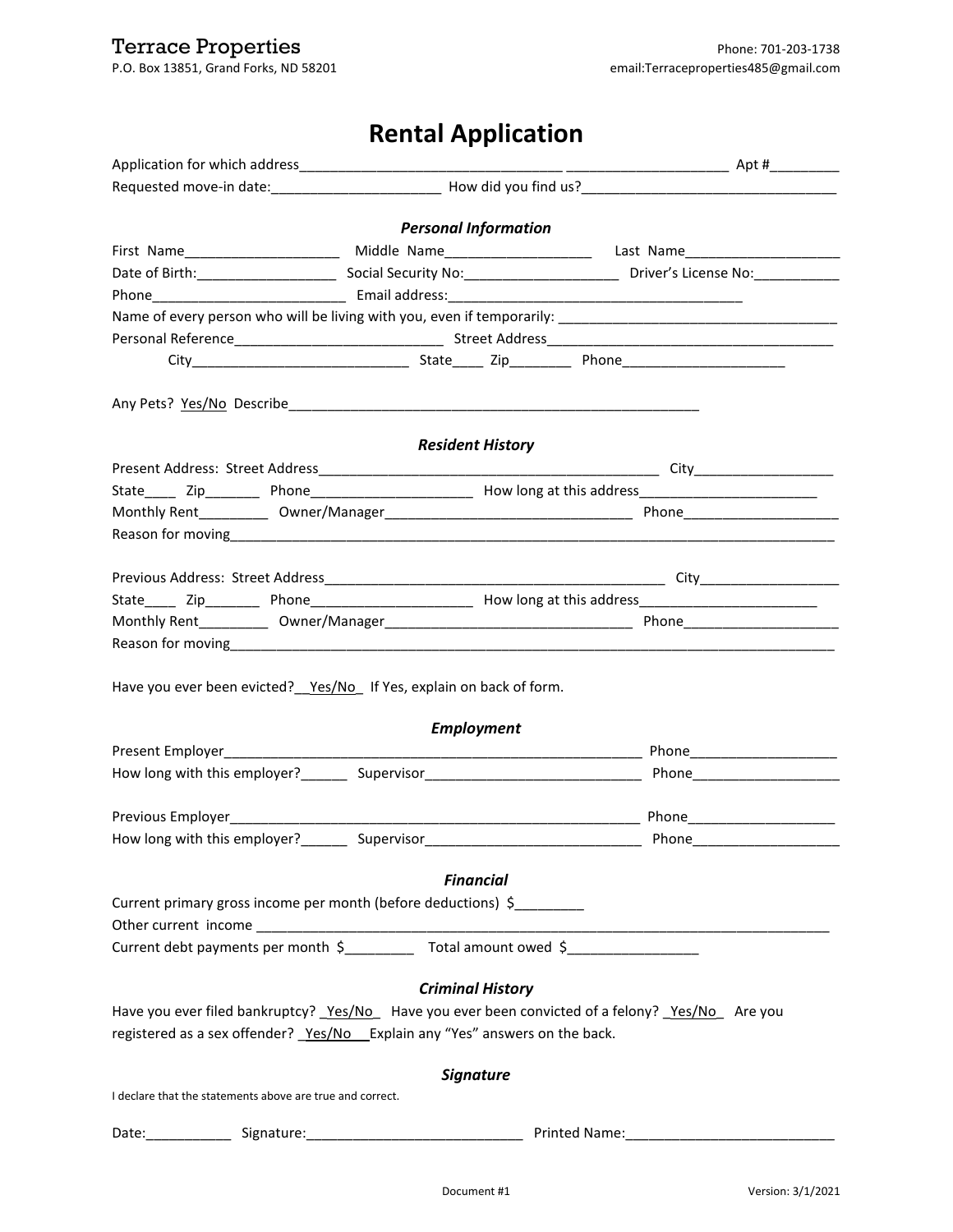## **Authorization To Release Information**

I authorize Terrace Properties LLC to obtain any and all information pertaining to my rental, credit, employment, income, and criminal history for the purpose of evaluating my request for tenancy or renewal of a lease. The information may come from, but is not limited to, current and former landlords, credit bureaus, current and former employers, government agencies, private and nonpublic information sources, and law enforcement agencies. I agree that an electronic copy of this authorization shall be as valid as the original.

Full Name (Please Print):\_\_\_\_\_\_\_\_\_\_\_\_\_\_\_\_\_\_\_\_\_\_\_\_\_\_\_\_\_\_\_\_\_\_\_\_\_\_\_\_\_\_\_\_\_\_\_\_\_\_\_\_\_\_\_\_\_\_\_\_\_\_

Signature:\_\_\_\_\_\_\_\_\_\_\_\_\_\_\_\_\_\_\_\_\_\_\_\_\_\_\_\_\_\_\_\_\_\_\_\_\_\_\_\_\_\_\_\_\_\_\_\_\_\_\_\_\_\_\_\_\_\_\_\_\_\_\_\_\_\_\_\_\_\_\_\_\_\_

Date:\_\_\_\_\_\_\_\_\_\_\_\_\_\_\_\_\_\_\_\_\_\_\_\_\_\_\_\_